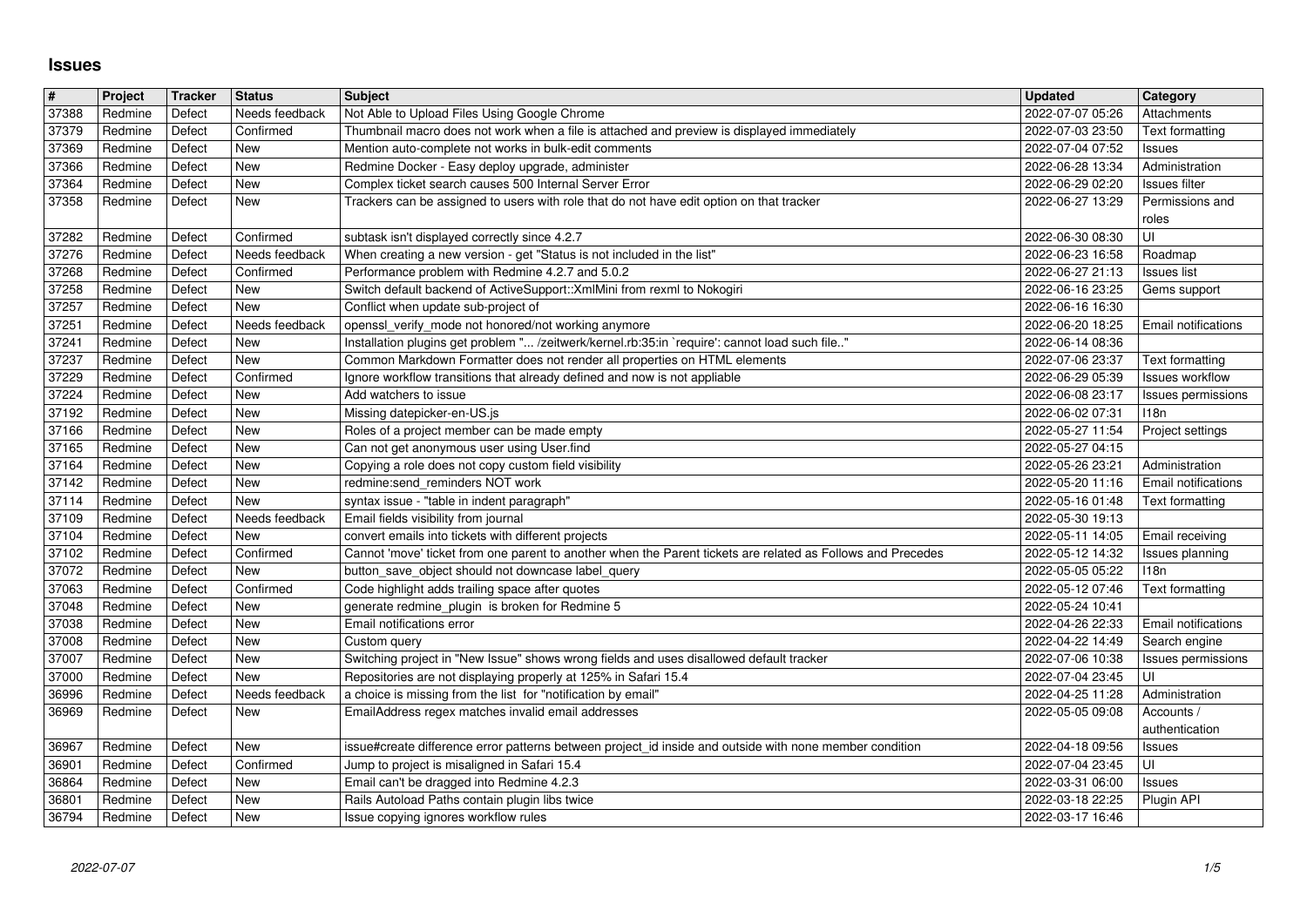| $\vert$ #      | Project            | <b>Tracker</b>   | <b>Status</b>                | <b>Subject</b>                                                                                                                                                                 | <b>Updated</b>                       | Category                                     |
|----------------|--------------------|------------------|------------------------------|--------------------------------------------------------------------------------------------------------------------------------------------------------------------------------|--------------------------------------|----------------------------------------------|
| 36772          | Redmine            | Defect           | Needs feedback               | Private notes are visible for users when the option isn't activated                                                                                                            | 2022-04-26 13:14                     | Permissions and<br>roles                     |
| 36735          | Redmine            | Defect           | <b>New</b>                   | Realitons error                                                                                                                                                                | 2022-03-07 12:00                     | Issues                                       |
| 36719<br>36700 | Redmine<br>Redmine | Defect<br>Defect | New<br>New                   | Projects page doesn't show project summary correctly if it contains a table<br>redmine: email: receive_imap truncate body email                                                | 2022-02-28 17:55<br>2022-02-24 15:59 | Projects<br>Email receiving                  |
| 36634          | Redmine            | Defect           | <b>New</b>                   | Usability: change "are you sure" texts.                                                                                                                                        | 2022-02-14 12:36                     | UI                                           |
| 36583<br>36581 | Redmine<br>Redmine | Defect<br>Defect | New<br>New                   | Navigate directly to My Page from SSO authentication avoiding redmine login<br>Clicking the "New repository" button causes a 404 error                                         | 2022-02-07 12:19<br>2022-03-13 08:54 | OpenID<br><b>SCM</b>                         |
| 36574          | Redmine            | Defect           | New                          | context-menu on task                                                                                                                                                           | 2022-02-24 13:53                     | UI                                           |
| 36542<br>36515 | Redmine<br>Redmine | Defect<br>Defect | <b>New</b><br><b>New</b>     | projects.xml API doens't include closed projects since redmine v4.1<br>Images with absolute Path / URL not exported to PDF                                                     | 2022-02-10 10:14<br>2022-03-02 23:53 | <b>REST API</b><br>PDF export                |
| 36452          | Redmine            | Defect           | Confirmed                    | Infinite loop on PDF export if image included with attributes                                                                                                                  | 2022-01-20 01:26                     | PDF export                                   |
| 36444          | Redmine            | Defect           | New<br><b>New</b>            | Validation error message when no trackers are assigned to a project is confusing<br>Mailer.with_synched_deliveries is not thread-safe                                          | 2022-01-18 08:11                     | Email receiving<br>Email notifications       |
| 36395<br>36368 | Redmine<br>Redmine | Defect<br>Defect | <b>New</b>                   | show in assignable user when he/she is not member of that project                                                                                                              | 2022-01-06 17:12<br>2021-12-30 13:11 | <b>Issues</b>                                |
| 36365          | Redmine            | Defect           | New                          | centos8 00 redmine0000000000 webhook,000000000000000                                                                                                                           | 2021-12-29 10:00                     | Hook requests                                |
| 36349<br>36335 | Redmine<br>Redmine | Defect<br>Defect | New<br><b>New</b>            | Problem with adding peopel to existing tasks<br>Error when editing workflow with large number of statuses                                                                      | 2022-01-25 11:52<br>2021-12-19 15:50 | Issues permissions<br><b>Issues workflow</b> |
| 36291          | Redmine            | Defect           | <b>New</b>                   | Issue done ratio is not updated after closing duplicate issue                                                                                                                  | 2021-12-22 13:35                     | <b>Issues</b>                                |
| 36278<br>36273 | Redmine<br>Redmine | Defect<br>Defect | <b>New</b><br><b>New</b>     | Required field does not marked as required when user has multiple roles with different rules<br>Modifying the source code of the plugin does not reload it in trunk 21295      | 2021-12-13 10:46<br>2021-12-02 15:21 | <b>Issues workflow</b>                       |
| 36260          | Redmine            | Defect           | <b>New</b>                   | Gantt error                                                                                                                                                                    | 2021-11-30 11:55                     |                                              |
| 36245<br>36229 | Redmine<br>Redmine | Defect<br>Defect | Resolved<br><b>New</b>       | ActiveSupport::Reloader.to_prepare not working in trunk 21287<br>API - Question/Problem                                                                                        | 2022-01-06 16:54<br>2021-11-23 23:44 | Plugin API<br>Documentation                  |
| 36223          | Redmine            | Defect           | New                          | Import from csv problems                                                                                                                                                       | 2021-11-22 16:55                     | Importers                                    |
| 36181<br>36177 | Redmine<br>Redmine | Defect<br>Defect | New<br>New                   | Time tracking enumeration Activities are duplicated and counted separately in reports<br>Remove spaces at the end of custom-fields names                                       | 2021-11-10 22:24<br>2021-11-09 14:11 | Time tracking<br>Custom fields               |
| 36150          | Redmine            | Defect           | <b>New</b>                   | imap mail fetch validation failed: due date is blank                                                                                                                           | 2021-11-06 19:36                     | Email receiving                              |
| 36126<br>36059 | Redmine<br>Redmine | Defect<br>Defect | Needs feedback<br><b>New</b> | Attachments REST API includes internal port<br>Fulltext search in timelog comments                                                                                             | 2021-11-09 16:09<br>2022-03-13 06:44 | <b>REST API</b><br>Search engine             |
| 36042          | Redmine            | Defect           | <b>New</b>                   | Filtering issues by multiple projects in REST API returns a 404                                                                                                                | 2021-10-25 22:48                     | <b>REST API</b>                              |
| 36031<br>36023 | Redmine<br>Redmine | Defect<br>Defect | <b>New</b><br>New            | REST API show wiki page in html format contains wrong links to another wiki project<br>Export project news to pdf (images in description are not showing in exported pdf file) | 2021-10-22 11:08<br>2021-10-21 07:49 | <b>REST API</b><br>News                      |
| 36016          | Redmine            | Defect           | Needs feedback               | Internal error An error occurred on the page you were trying to access                                                                                                         | 2021-10-20 07:04                     | Projects                                     |
| 36004          | Redmine            | Defect           | New                          | file sestem reposatory dont list the arabic files                                                                                                                              | 2021-10-20 12:46                     | <b>SCM</b>                                   |
| 35965<br>35963 | Redmine<br>Redmine | Defect<br>Defect | <b>New</b><br><b>New</b>     | REST group api does not work when user is already member of group<br>Redmine: Associated revisions not updating automatically                                                  | 2021-10-08 11:33<br>2021-10-07 17:12 | <b>REST API</b><br>Issues                    |
| 35927          | Redmine            | Defect           | Confirmed                    | Slow loading of /time_entries/new                                                                                                                                              | 2021-10-03 07:41                     | Time tracking                                |
| 35917<br>35916 | Redmine<br>Redmine | Defect<br>Defect | New<br><b>New</b>            | Bringing redmine projects back from a restored hard drive<br>Time-Entries CSV export is broken                                                                                 | 2021-09-24 14:31<br>2021-10-18 09:40 | Files<br>Time tracking                       |
| 35885          | Redmine            | Defect           | New                          | the change of routing raw files from repositories not included in the upgrade proces/manual                                                                                    | 2021-09-24 17:32                     |                                              |
| 35872<br>35860 | Redmine<br>Redmine | Defect<br>Defect | New<br>New                   | Attendee listbox ordering problem solution<br>Unable to see Custom Fields after migration                                                                                      | 2021-09-14 22:29<br>2021-09-15 15:51 | Issues<br>Custom fields                      |
|                |                    |                  |                              |                                                                                                                                                                                |                                      |                                              |
|                |                    |                  |                              |                                                                                                                                                                                |                                      |                                              |
|                |                    |                  |                              |                                                                                                                                                                                |                                      |                                              |
|                |                    |                  |                              |                                                                                                                                                                                |                                      |                                              |
|                |                    |                  |                              |                                                                                                                                                                                |                                      |                                              |
|                |                    |                  |                              |                                                                                                                                                                                |                                      |                                              |
|                |                    |                  |                              |                                                                                                                                                                                |                                      |                                              |
|                |                    |                  |                              |                                                                                                                                                                                |                                      |                                              |
|                |                    |                  |                              |                                                                                                                                                                                |                                      |                                              |
|                |                    |                  |                              |                                                                                                                                                                                |                                      |                                              |
|                |                    |                  |                              |                                                                                                                                                                                |                                      |                                              |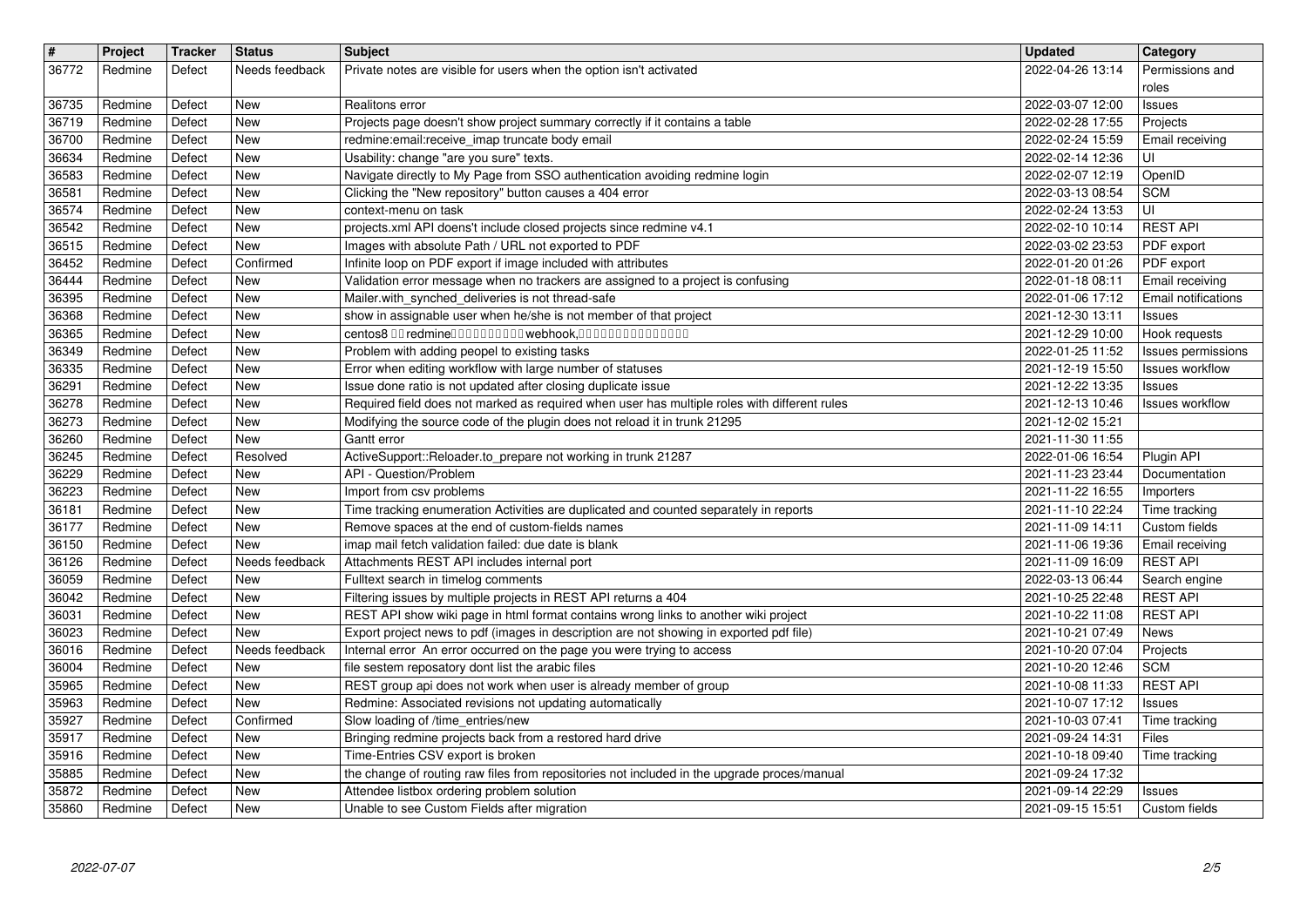| $\overline{\mathbf{t}}$ | Project            | Tracker          | <b>Status</b>              | <b>Subject</b>                                                                                                                                                                      | <b>Updated</b>                       | <b>Category</b>                  |
|-------------------------|--------------------|------------------|----------------------------|-------------------------------------------------------------------------------------------------------------------------------------------------------------------------------------|--------------------------------------|----------------------------------|
| 35826<br>35802          | Redmine<br>Redmine | Defect<br>Defect | New<br>Needs feedback      | a long time subversion diff blocked all other requests<br>Redmine profile language form lists non-localized languages as English                                                    | 2021-08-30 09:11<br>2021-08-24 23:17 | <b>SCM</b>                       |
| 35794                   | Redmine            | Defect           | New                        | ProjectQuery doesn't obey multiple sort orders                                                                                                                                      | 2021-08-22 04:06                     | Projects                         |
| 35734<br>35732          | Redmine<br>Redmine | Defect<br>Defect | New<br>New                 | Comments are not shown correctly in Outlookmails when using nummeration where PRE-Blocks are included<br>Clean up and reorder Redmine Wiki                                          | 2021-08-11 13:25<br>2021-12-16 09:47 | Issues                           |
| 35726                   | Redmine            | Defect           | Confirmed                  | Time Formatting does not apply to CSV exports                                                                                                                                       | 2022-01-19 22:45                     | Time tracking                    |
| 35680<br>35670          | Redmine<br>Redmine | Defect<br>Defect | New<br>New                 | Error while using local hashes gitlab-repository<br>Graphs in the Issues Report details are too large.                                                                              | 2021-08-04 09:40<br>2021-08-03 01:04 | <b>SCM</b><br>Issues planning    |
| 35666                   | Redmine            | Defect           | New                        | Review incorrect usage of Setting.display_subprojects_issues                                                                                                                        | 2021-08-02 15:42                     | Issues                           |
| 35664                   | Redmine            | Defect           | New                        | Inconsistencies in rendering of subproject data on Issues Reports                                                                                                                   | 2021-08-02 15:26                     | Issues planning                  |
| 35608<br>35582          | Redmine<br>Redmine | Defect<br>Defect | Needs feedback<br>New      | ActionView::Template::Error<br>Error: Template::Error (Tried to load unspecified class: ActiveSupport::HashWithIndifferentAccess)                                                   | 2022-02-13 10:05<br>2022-02-13 10:04 | Administration                   |
| 35557                   | Redmine            | Defect           | Confirmed                  | Fix position when rendering custom field enumerations                                                                                                                               | 2021-07-13 10:09                     | Custom fields                    |
| 35545<br>35531          | Redmine<br>Redmine | Defect<br>Defect | New<br>New                 | Fix css class assignment in issue custom field rendering in show view<br>redmine unexpected undefined local variable or method `project" for mail handler, did you mean project_url | 2021-07-14 10:31<br>2021-09-10 10:04 | <b>Issues</b><br>Email receiving |
| 35431                   | Redmine            | Defect           | Resolved                   | send notifications to user selected from costum field (user type)                                                                                                                   | 2021-09-10 08:39                     | <b>Email notifications</b>       |
| 35430<br>35424          | Redmine<br>Redmine | Defect<br>Defect | Needs feedback<br>Reopened | Internal error when viewing revisions diff<br>https://www.redmine.org/boards/2/topics/65661                                                                                         | 2021-08-15 16:17<br>2022-02-21 12:04 | <b>SCM</b><br>Gantt              |
| 35382                   | Redmine            | Defect           | New                        | Copy Project Tracker and Tasks and relations                                                                                                                                        | 2022-01-27 21:08                     |                                  |
| 35359                   | Redmine            | Defect           | New                        | assignee dropdown list ascending order<br>Unable to create or edit users with Cyrillic logins                                                                                       | 2021-06-05 13:02<br>2021-06-06 21:42 | Filters                          |
| 35355                   | Redmine            | Defect           | Resolved                   |                                                                                                                                                                                     |                                      | Accounts /<br>authentication     |
| 35320                   | Redmine            | Defect           | New                        | When viewing spent time report the Activity, Issue Id and Subject are combined into a single column Issue yet there is no                                                           | 2021-05-27 18:02                     | Issues filter                    |
| 35309                   | Redmine            | Defect           | New                        | option for filtering on subject.<br>Hyperlinks ending in "\$" will be truncated (the trailing "\$" sign will not be part of the URL to be pointed to)                               | 2021-05-26 10:29                     | Text formatting                  |
| 35248                   | Redmine            | Defect           | Confirmed                  | Hard-coded error messages in IssueStatus                                                                                                                                            | 2021-05-18 08:58                     | 118n                             |
| 35225                   | Redmine            | Defect           | Resolved                   | Edit issue shows date in MM/DD/YYYY while the rest of the application shows YYYY/MM/DD                                                                                              | 2021-05-12 12:50                     | Issues                           |
| 35224<br>35212          | Redmine<br>Redmine | Defect<br>Defect | New<br>New                 | Adding new project impossible with mandatory custom field of type users<br>Issues controller_issues_edit_* hooks not firing on bulk edit actions                                    | 2021-05-14 14:05<br>2021-05-05 18:20 | Projects<br>Issues               |
| 35199                   | Redmine            | Defect           | New                        | HookTest resets all listeners - core tests run inconsistently with plugins                                                                                                          | 2021-05-10 21:26                     | Plugin API                       |
| 35192<br>35168          | Redmine<br>Redmine | Defect<br>Defect | New<br>New                 | Watchers pop up window appears after a long time<br>Activity tab not showing recent data                                                                                            | 2022-04-29 09:32<br>2021-09-17 14:48 | Issues<br><b>Activity view</b>   |
| 35153                   | Redmine            | Defect           | New                        | Add a touch icon                                                                                                                                                                    | 2021-04-27 13:08                     | UI                               |
| 35141                   | Redmine            | Defect           | Confirmed                  | Irrelevant groups in "Add watchers" list                                                                                                                                            | 2022-01-18 03:00                     | Issues permissions               |
| 35132<br>35102          | Redmine<br>Redmine | Defect<br>Defect | New<br>New                 | Custum field default value has no effect if field is inaccessible<br>Issue Tracking Details are showning issue statuses even if they are not used within the project                | 2021-05-03 22:22<br>2021-04-15 11:02 | Custom fields                    |
| 35062                   | Redmine            | Defect           | Confirmed                  | Back URLs with <t+ break<="" operator="" td=""><td>2022-01-18 20:10</td><td></td></t+>                                                                                              | 2022-01-18 20:10                     |                                  |
| 35028                   | Redmine            | Defect           | New                        | Deprecation message when executing 'bundle install'                                                                                                                                 | 2021-04-04 20:44                     | Gems support                     |
| 34995<br>34965          | Redmine<br>Redmine | Defect<br>Defect | New<br>New                 | Running redmine in docker getting ssl error, any ideas what might be the issue?<br>UnWatch ticket does not work thows 403 Forbidden when clicked                                    | 2021-03-31 15:18<br>2021-03-26 19:06 | Email receiving<br>UI            |
| 34957                   | Redmine            | Defect           | New                        | Search issues by custom fields is slow                                                                                                                                              | 2021-03-28 08:12                     | Performance                      |
| 34922<br>34896          | Redmine<br>Redmine | Defect<br>Defect | Confirmed<br>New           | Reload whole time entries form on project change<br>PDF thumbnails are not displayed even though "ImageMagick PDF support available (optional)" is checked                          | 2022-02-03 08:14<br>2021-05-06 01:42 | UI<br>Administration             |
|                         |                    |                  |                            |                                                                                                                                                                                     |                                      |                                  |
|                         |                    |                  |                            |                                                                                                                                                                                     |                                      |                                  |
|                         |                    |                  |                            |                                                                                                                                                                                     |                                      |                                  |
|                         |                    |                  |                            |                                                                                                                                                                                     |                                      |                                  |
|                         |                    |                  |                            |                                                                                                                                                                                     |                                      |                                  |
|                         |                    |                  |                            |                                                                                                                                                                                     |                                      |                                  |
|                         |                    |                  |                            |                                                                                                                                                                                     |                                      |                                  |
|                         |                    |                  |                            |                                                                                                                                                                                     |                                      |                                  |
|                         |                    |                  |                            |                                                                                                                                                                                     |                                      |                                  |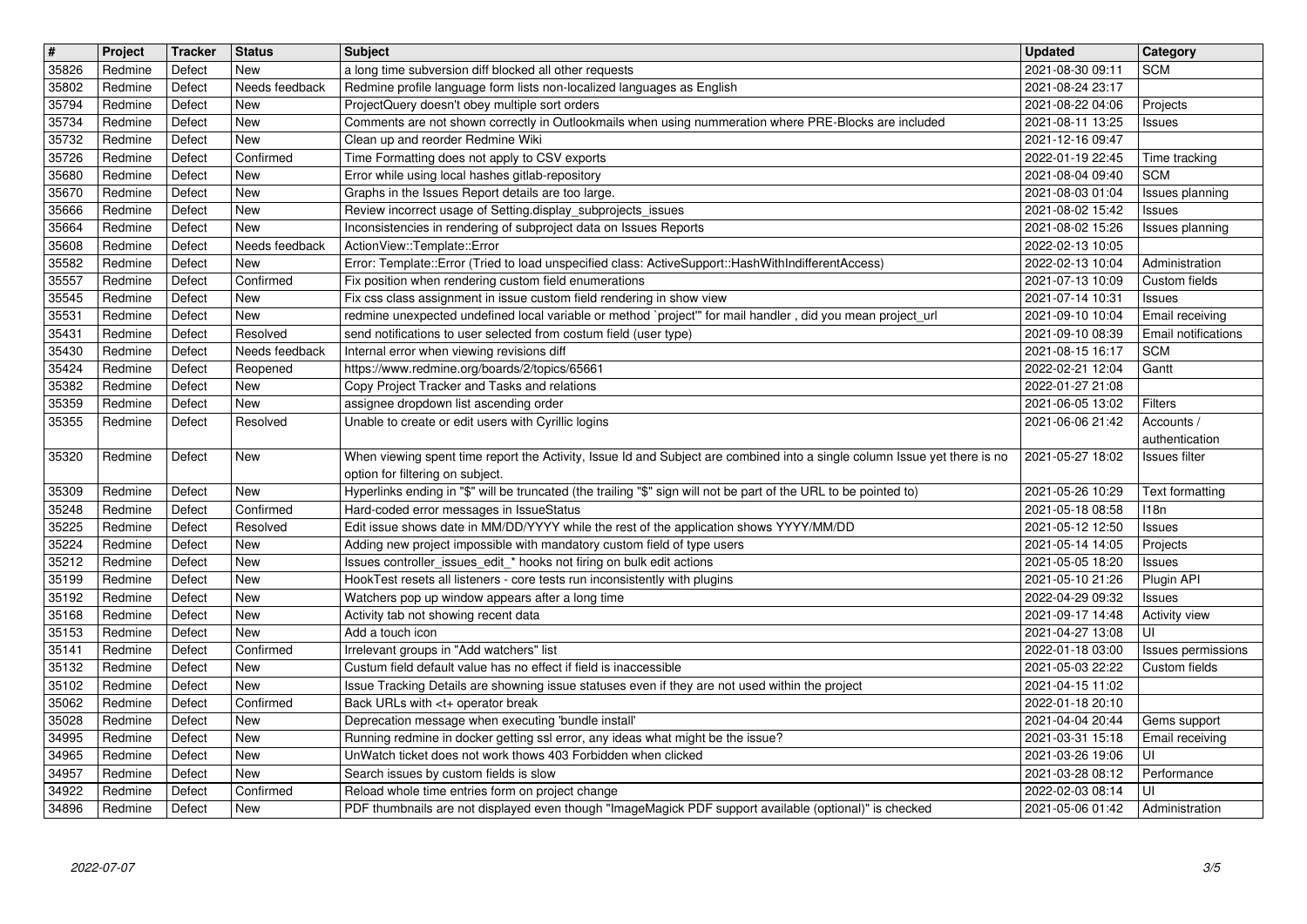| $\overline{\boldsymbol{H}}$ | Project | Tracker | <b>Status</b>  | <b>Subject</b>                                                                                                       | <b>Updated</b>   | Category                   |
|-----------------------------|---------|---------|----------------|----------------------------------------------------------------------------------------------------------------------|------------------|----------------------------|
| 34870                       | Redmine | Defect  | New            | Differences in searches for accented words                                                                           | 2021-03-09 21:11 | <b>Filters</b>             |
| 34831                       | Redmine | Defect  | Resolved       | Unnecessary encoded CR characters in mails                                                                           | 2021-12-01 14:44 | Email notifications        |
| 34824                       | Redmine | Defect  | <b>New</b>     | Outdated description of notification settings in user settings                                                       | 2021-11-11 15:10 | Documentation              |
| 34820                       | Redmine | Defect  | New            | Associated Revisions not shown up on Activity Page                                                                   | 2021-03-01 13:38 | <b>Activity view</b>       |
| 34810                       | Redmine | Defect  | Reopened       | SQL Error with UTF8 character greater or equals                                                                      | 2021-04-20 08:08 | Wiki                       |
| 34778                       | Redmine | Defect  | Confirmed      | Inconsistencies working with workflow permissions                                                                    | 2022-01-03 01:45 | <b>Issues workflow</b>     |
| 34681                       | Redmine | Defect  | New            | LDAP test not running on redmine build server                                                                        | 2021-02-03 20:43 | LDAP                       |
| 34634                       | Redmine | Defect  | Confirmed      | Can't add deleted wiki Tab (404)                                                                                     | 2022-03-27 23:17 | Wiki                       |
| 34593                       | Redmine | Defect  | Needs feedback | privacy problem on users info                                                                                        | 2021-01-24 22:45 | Permissions and            |
| 34570                       | Redmine | Defect  | New            | Misleading workflow/permission issue                                                                                 | 2022-01-13 14:08 | roles                      |
| 34497                       | Redmine | Defect  | Needs feedback | High memory usage in Redmine 4.0.5.stable                                                                            | 2021-01-11 19:38 | Performance                |
| 34490                       | Redmine | Defect  | New            | CSV import does not accept drag and drop of a CSV file                                                               | 2021-05-07 09:08 | Importers                  |
| 34484                       | Redmine | Defect  | Needs feedback | Error on issue validation                                                                                            | 2021-12-26 13:26 | <b>Issues</b>              |
| 34476                       | Redmine | Defect  | New            | Link_to_Timelog_query                                                                                                | 2022-01-05 03:52 | Time tracking              |
| 34473                       | Redmine | Defect  | Confirmed      | Displaying the table of content on the right causes wrong position                                                   | 2020-12-19 10:02 | UI                         |
| 34430                       | Redmine | Defect  | New            | Link missing in tickets generated by mail                                                                            | 2020-12-10 10:34 | Email receiving            |
| 34419                       | Redmine | Defect  | New            | Tracker created in Custom tracker type not appearing in my Query                                                     | 2020-12-09 07:14 | <b>Filters</b>             |
| 34306                       | Redmine | Defect  | New            | When creating a custom query with role level security you can deselect your own role (making the query inaccessible) | 2020-11-25 08:31 | <b>Issues list</b>         |
| 34284                       | Redmine | Defect  | New            | In Role edit view the per tracker table only shows up when "View Issues" permission is selected                      | 2021-02-02 13:11 | Issues permissions         |
| 34283                       | Redmine | Defect  | New            | Text in code / preformatted blocks renders incorrrectly in Issue List                                                | 2020-12-20 10:04 | <b>Issues list</b>         |
| 34278                       | Redmine | Defect  | New            | Atom feed for user does not work                                                                                     | 2021-12-24 08:01 | Feeds                      |
| 34276                       | Redmine | Defect  | New            | Atom feeds of Issue lists don't respect the sort order                                                               | 2020-12-13 16:10 | <b>Issues list</b>         |
| 34255                       | Redmine | Defect  | New            | Adding new group results in Error 500                                                                                | 2020-11-13 06:22 | Database                   |
| 34212                       | Redmine | Defect  | New            | Time Entries POST doesn't work in JSON format                                                                        | 2021-01-07 09:44 | <b>REST API</b>            |
| 34210                       | Redmine | Defect  | New            | Group results by Priority is showing disturbed UI                                                                    | 2020-11-02 08:19 | <b>Issues list</b>         |
| 34176                       | Redmine | Defect  | New            | Empty page reponses on Redmine 3.4.5.stable                                                                          | 2020-10-27 18:10 |                            |
| 34175                       | Redmine | Defect  | New            | Creating mutliple attachments at the same time results in 422s                                                       | 2020-10-27 17:40 | <b>REST API</b>            |
| 34149                       | Redmine | Defect  | New            | Russian names for months in wrong declension                                                                         | 2020-10-21 18:55 | Translations               |
| 34143                       | Redmine | Defect  | Confirmed      | Autolinks are incorrectly escaped                                                                                    | 2020-10-20 12:14 | Text formatting            |
| 34108                       | Redmine | Defect  | New            | "Is duplicate of" and "Has duplicate" issue relations can be a circular reference                                    | 2020-12-23 03:57 | <b>Issues</b>              |
| 34086                       | Redmine | Defect  | <b>New</b>     | REST API: Can not get children when get a list of issues                                                             | 2020-10-08 10:05 | <b>REST API</b>            |
| 34068                       | Redmine | Defect  | New            | Missing blank option on persisted records                                                                            | 2020-10-17 06:56 | Custom fields              |
| 34046                       | Redmine | Defect  | Confirmed      | Escaping symbols in task subject can broke export to Gantt (PNG)                                                     | 2020-11-11 00:26 | Gantt                      |
| 34025                       | Redmine | Defect  | Confirmed      | Issue subject truncated to 100 chars in the list from Projects > View all issues > Atom                              | 2022-03-28 23:07 | Feeds                      |
| 33978                       | Redmine | Defect  | Confirmed      | Redmine.pm shall decrypt LDAP bind password                                                                          | 2020-09-11 03:23 | SCM extra                  |
| 33954                       | Redmine | Defect  | New            | Can't delete project                                                                                                 | 2020-09-15 04:49 | Projects                   |
| 33953                       | Redmine | Defect  | Confirmed      | Repository Tab will not showing if no repository is set as "Main repository"                                         | 2020-11-26 02:15 | <b>SCM</b>                 |
| 33941                       | Redmine | Defect  | New            | Do not use timezone unaware methods                                                                                  | 2021-03-31 04:59 | Rails support              |
| 33936                       | Redmine | Defect  | New            | BCC and email subaddress not working anymore                                                                         | 2021-07-06 03:24 | Email receiving            |
| 33912                       | Redmine | Defect  | Confirmed      | Sorting of multiple columns including Date column does not work                                                      | 2022-07-06 17:21 | Time tracking              |
| 33881                       | Redmine | Defect  | New            | No email notifications for status changes triggered by fixing keywords in repository commits.                        | 2021-08-06 23:54 | <b>Email notifications</b> |
|                             |         |         |                |                                                                                                                      |                  |                            |
|                             |         |         |                |                                                                                                                      |                  |                            |
|                             |         |         |                |                                                                                                                      |                  |                            |
|                             |         |         |                |                                                                                                                      |                  |                            |